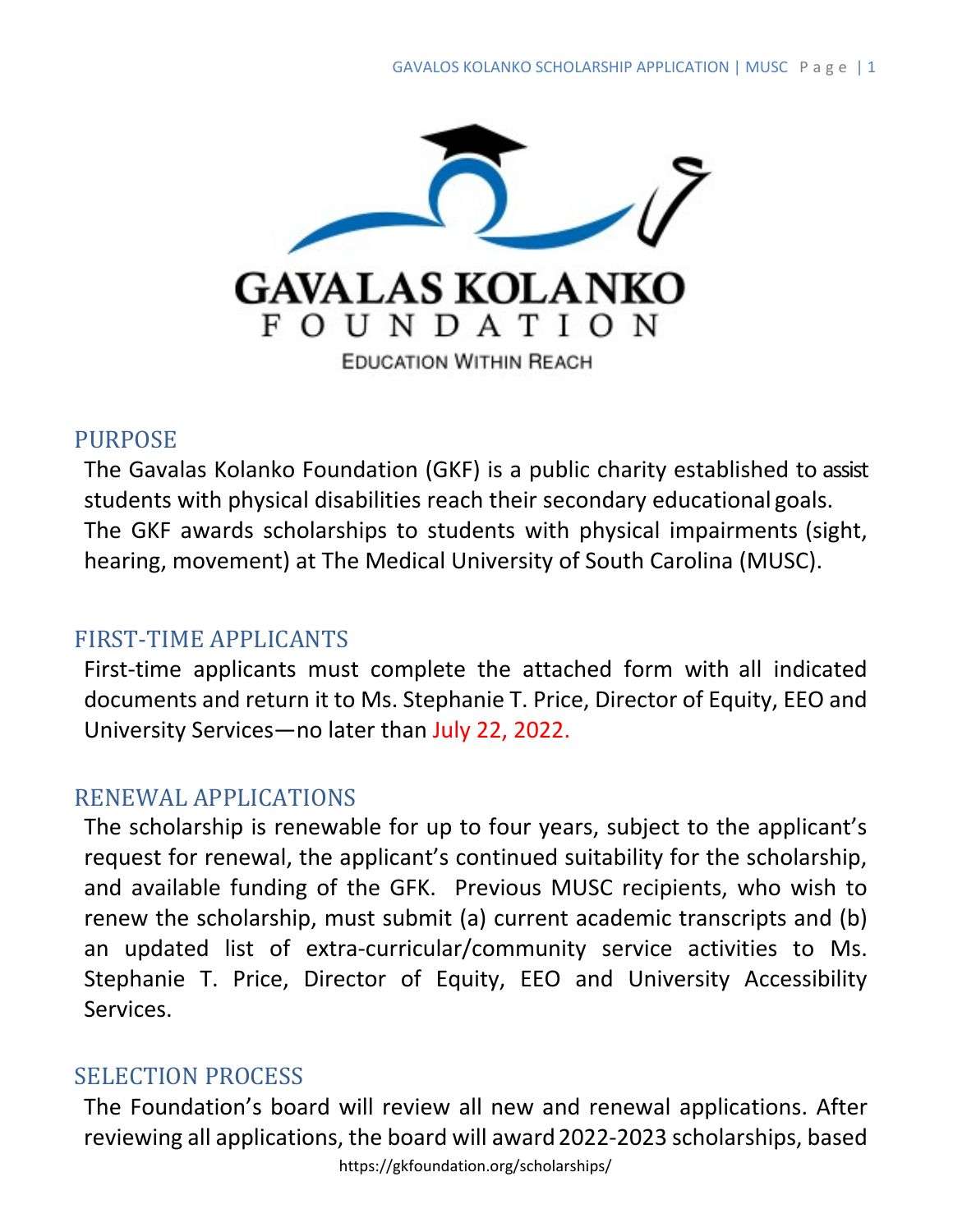on applicant's suitability and current GFK funding resources. If selected, award recipients will receive notification during fall semester of the current academic year. The scholarship award will be applied to your spring semester financial aid awards.

## SELECTED APPLICANTS

Scholarship recipients should be prepared to serve as an ambassador/spokesperson of the Foundation and participate in GKF-related social and civic functions throughout the scholarship year.

### SUPPORTING DOCUMENTATION FOR FIRST-TIME APPLICANTS

In addition to completing the Personal Information Section below, first-time applicants must submit all of the following items, along with their application:

- a. Personal letter outlining your educational and vocational goals
- b. Complete, official transcript of your academic record (2.5 minimum GPA for undergraduate applicants and 3.0 minimum for graduate applicants)
- c. List of extra-curricular activities and organizations
- d. Two letters of recommendation; one must be from a former teacher. Letters of recommendation from a family member are not acceptable for this purpose.
- e. Picture of yourself
- f. Financial Information Form (located at the end of this application)

## PERSONAL INFORMATION SECTION

1. Name **\_\_\_\_\_\_\_\_\_\_\_\_\_\_\_\_\_\_\_\_\_\_\_\_\_\_\_\_\_\_\_\_\_\_\_\_\_\_\_\_\_\_\_\_\_\_\_\_\_\_\_\_**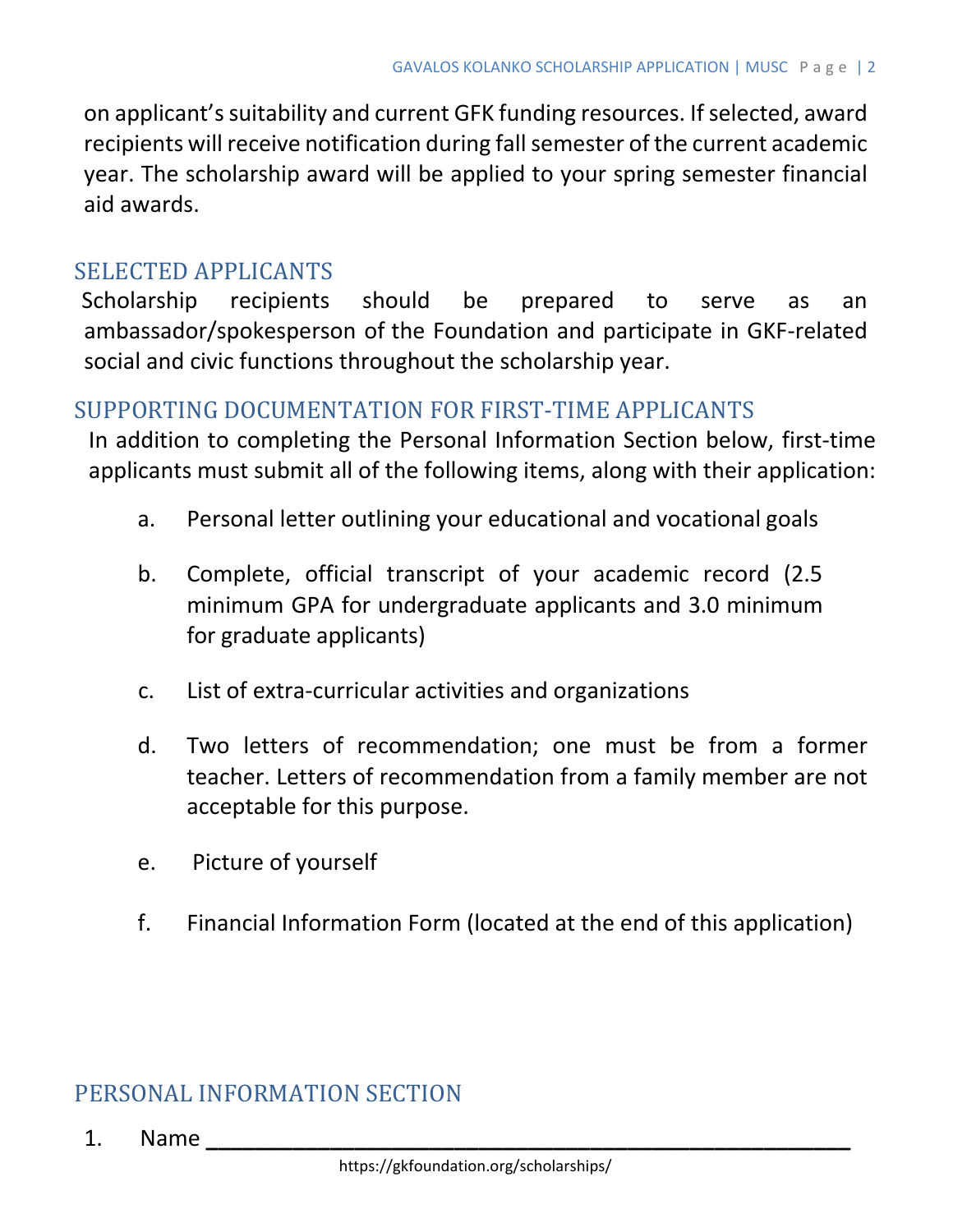|     | 3. Cell Phone ()                                                                 |  |  |
|-----|----------------------------------------------------------------------------------|--|--|
|     |                                                                                  |  |  |
|     |                                                                                  |  |  |
| 5.  |                                                                                  |  |  |
| 6.  |                                                                                  |  |  |
| 7.  |                                                                                  |  |  |
| 8.  |                                                                                  |  |  |
| 9.  |                                                                                  |  |  |
| 10. | University_______________________________City/State_____________________________ |  |  |
|     | 11. Year of graduation Standing in class/GPA                                     |  |  |
|     | <b>Undergraduate Program Institution</b>                                         |  |  |
|     | Bachelor's degree Awarded                                                        |  |  |
|     | Date Degree Conferred                                                            |  |  |
|     | Name of Institution                                                              |  |  |

12. Field of College Study: **\_\_\_\_\_\_\_\_\_\_\_\_\_\_\_\_\_\_\_\_\_\_\_\_\_\_\_\_\_\_\_\_\_\_\_\_\_\_**

Current Program \_\_\_\_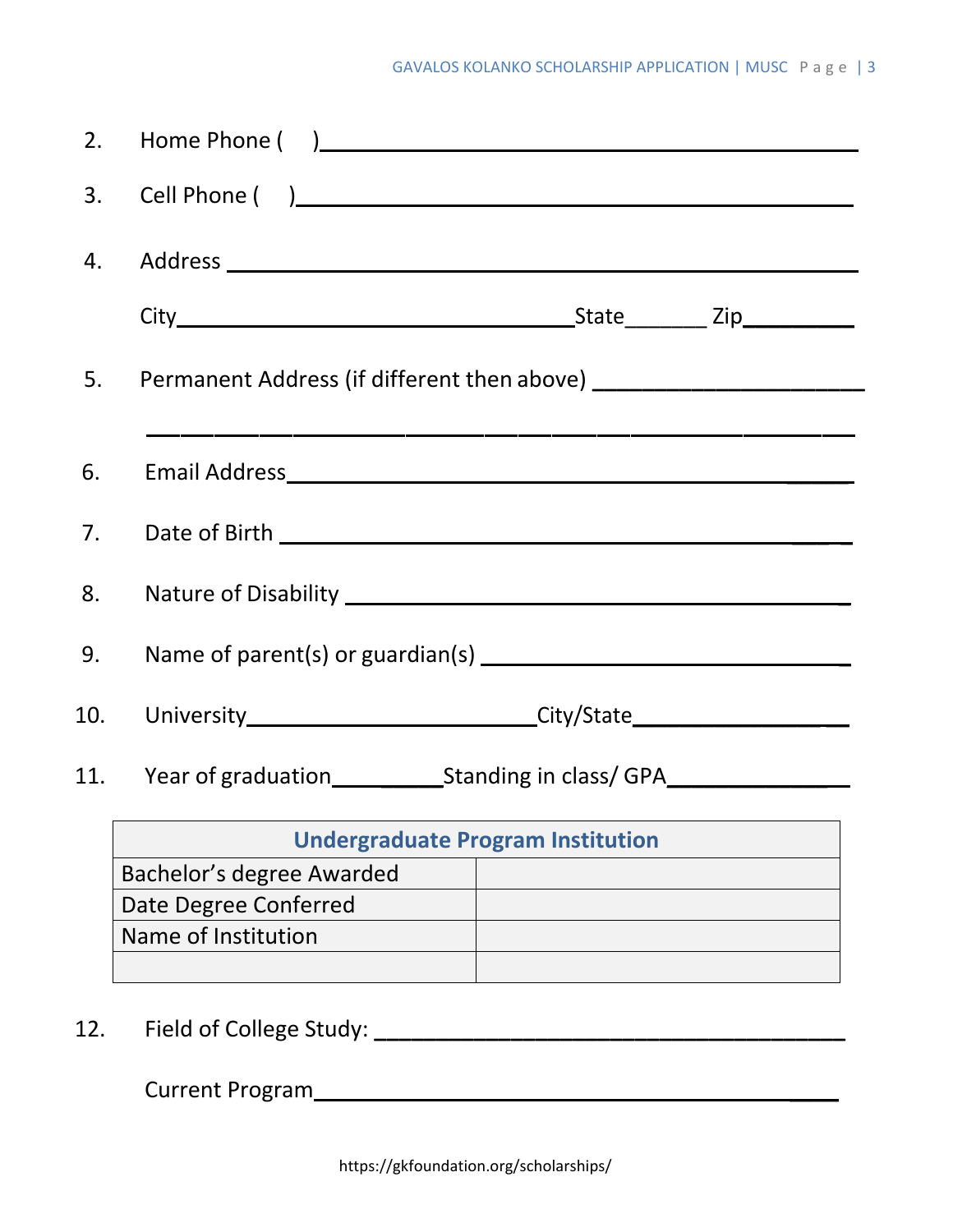13. Current Program Year at MUSC in Fall 2022: First Year  $\Box$  Second

```
Year \Box Third Year\Box Fourth Year\Box Graduate Studies \Box
```
14. Extra-curricular activities while in college (school and community):

\_\_\_\_\_\_\_\_\_\_\_\_\_\_\_\_\_\_\_\_\_\_\_\_\_\_\_\_\_\_\_\_\_\_\_\_\_\_\_\_\_\_\_\_\_\_\_\_\_\_\_\_\_\_\_\_\_\_

\_\_\_\_\_\_\_\_\_\_\_\_\_\_\_\_\_\_\_\_\_\_\_\_\_\_\_\_\_\_\_\_\_\_\_\_\_\_\_\_\_\_\_\_\_\_\_\_\_\_\_\_\_\_\_\_\_\_

\_\_\_\_\_\_\_\_\_\_\_\_\_\_\_\_\_\_\_\_\_\_\_\_\_\_\_\_\_\_\_\_\_\_\_\_\_\_\_\_\_\_\_\_\_\_\_\_\_\_\_\_\_\_\_\_\_\_

\_\_\_\_\_\_\_\_\_\_\_\_\_\_\_\_\_\_\_\_\_\_\_\_\_\_\_\_\_\_\_\_\_\_\_\_\_\_\_\_\_\_\_\_\_\_\_\_\_\_\_\_\_\_\_\_\_\_

\_\_\_\_\_\_\_\_\_\_\_\_\_\_\_\_\_\_\_\_\_\_\_\_\_\_\_\_\_\_\_\_\_\_\_\_\_\_\_\_\_\_\_\_\_\_\_\_\_\_\_\_\_\_\_\_\_\_

\_\_\_\_\_\_\_\_\_\_\_\_\_\_\_\_\_\_\_\_\_\_\_\_\_\_\_\_\_\_\_\_\_\_\_\_\_\_\_\_\_\_\_\_\_\_\_\_\_\_\_\_\_\_\_\_\_\_

- 15. Have you been accepted for admissions to The Medical University of South Carolina as a new student?
- 16. Are you willing to appear at Foundation functions as an

ambassador/spokesperson?

17. Additional information you would like to share with us, so we may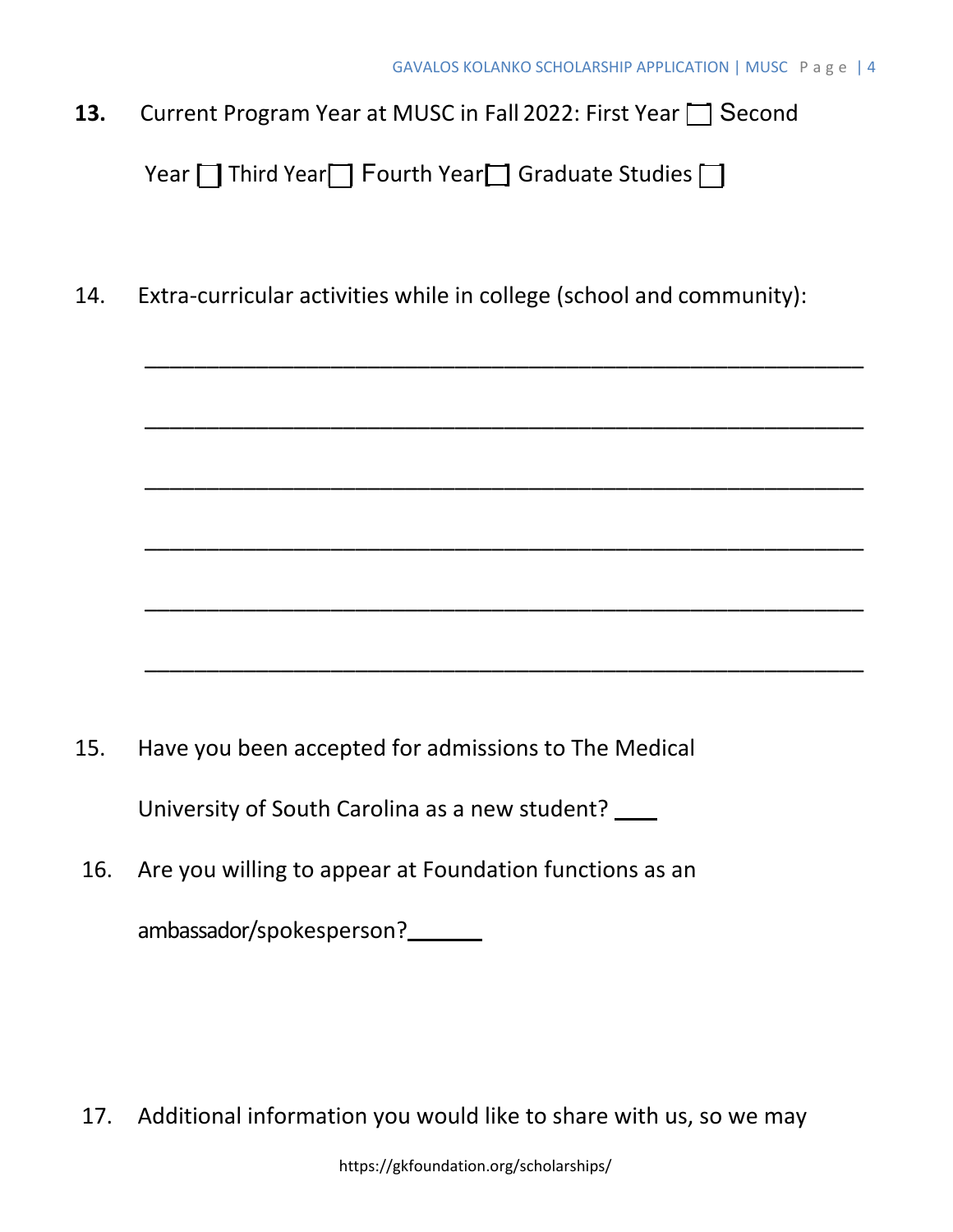# **Financial Information Form:**

| Are you currently employed full or part time? $\Box$ Yes $\Box$ No |  |  |
|--------------------------------------------------------------------|--|--|
|--------------------------------------------------------------------|--|--|

If currently employed, where and how many hours per week?

List previous scholarships and amounts awarded each year. Please note which scholarships will be awarded for the 2022-2023 school year:

 $\overline{\phantom{a}}$  , and the contract of the contract of the contract of the contract of the contract of the contract of the contract of the contract of the contract of the contract of the contract of the contract of the contrac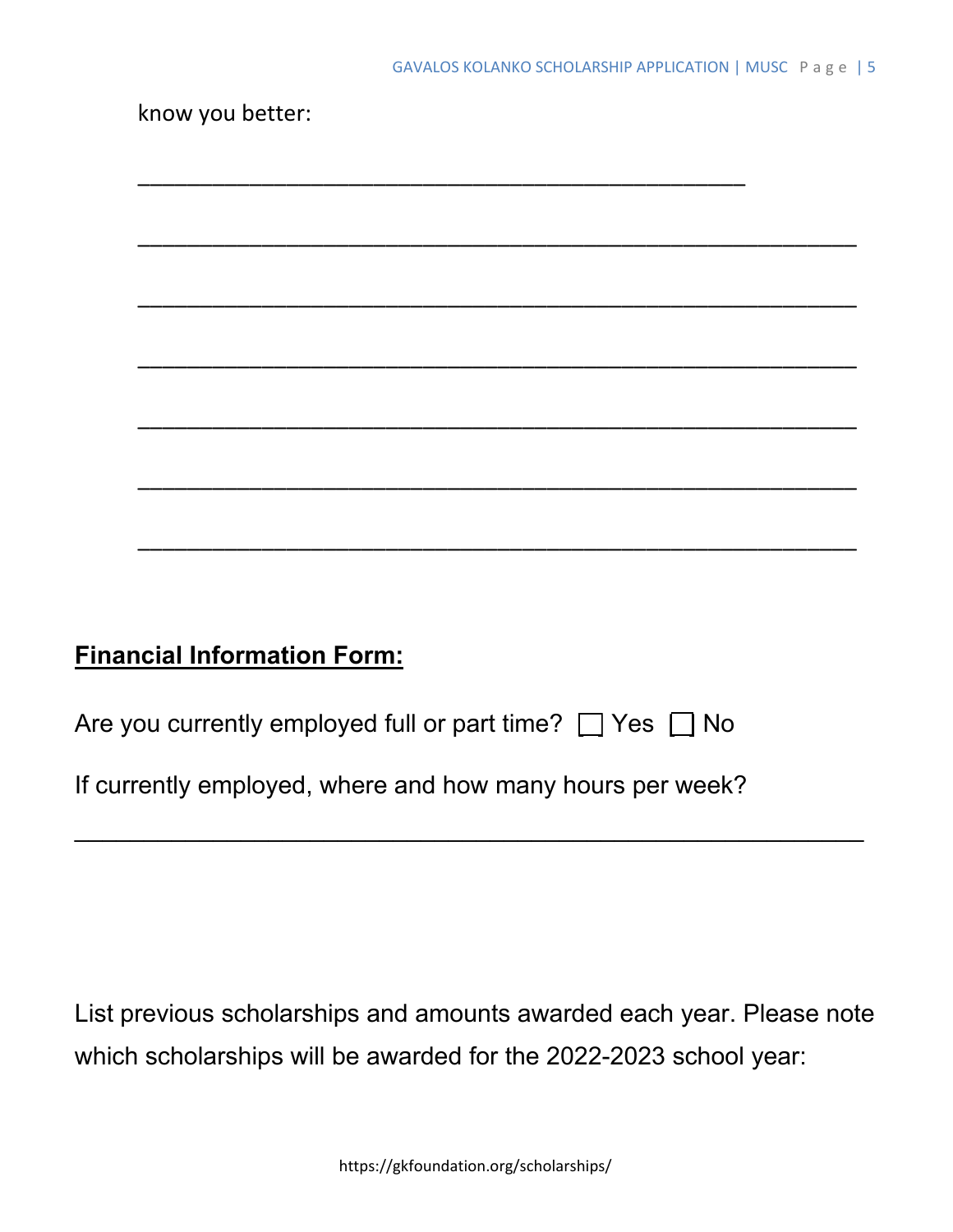List sources and amounts of any current student loans. Please include any student loans for the 2022-2023 school year:

\_\_\_\_\_\_\_\_\_\_\_\_\_\_\_\_\_\_\_\_\_\_\_\_\_\_\_\_\_\_\_\_\_\_\_\_\_\_\_\_\_\_\_\_\_\_\_\_\_\_\_\_\_\_\_\_\_

\_\_\_\_\_\_\_\_\_\_\_\_\_\_\_\_\_\_\_\_\_\_\_\_\_\_\_\_\_\_\_\_\_\_\_\_\_\_\_\_\_\_\_\_\_\_\_\_\_\_\_\_\_\_\_\_\_

\_\_\_\_\_\_\_\_\_\_\_\_\_\_\_\_\_\_\_\_\_\_\_\_\_\_\_\_\_\_\_\_\_\_\_\_\_\_\_\_\_\_\_\_\_\_\_\_\_\_\_\_\_\_\_\_\_

 $\_$ 

 $\overline{\phantom{a}}$  , and the contribution of the contribution of the contribution of the contribution of the contribution of the contribution of the contribution of the contribution of the contribution of the contribution of the

 $\overline{\phantom{a}}$  , and the contribution of the contribution of the contribution of the contribution of the contribution of the contribution of the contribution of the contribution of the contribution of the contribution of the

 $\overline{\phantom{a}}$  , and the contract of the contract of the contract of the contract of the contract of the contract of the contract of the contract of the contract of the contract of the contract of the contract of the contrac

 $\overline{\phantom{a}}$  , and the contract of the contract of the contract of the contract of the contract of the contract of the contract of the contract of the contract of the contract of the contract of the contract of the contrac

 $\overline{\phantom{a}}$  , and the contract of the contract of the contract of the contract of the contract of the contract of the contract of the contract of the contract of the contract of the contract of the contract of the contrac

 $\overline{\phantom{a}}$  , and the contract of the contract of the contract of the contract of the contract of the contract of the contract of the contract of the contract of the contract of the contract of the contract of the contrac

Please complete the following budget with estimated income and expenses for the year 2022-2023:

https://gkfoundation.org/scholarships/